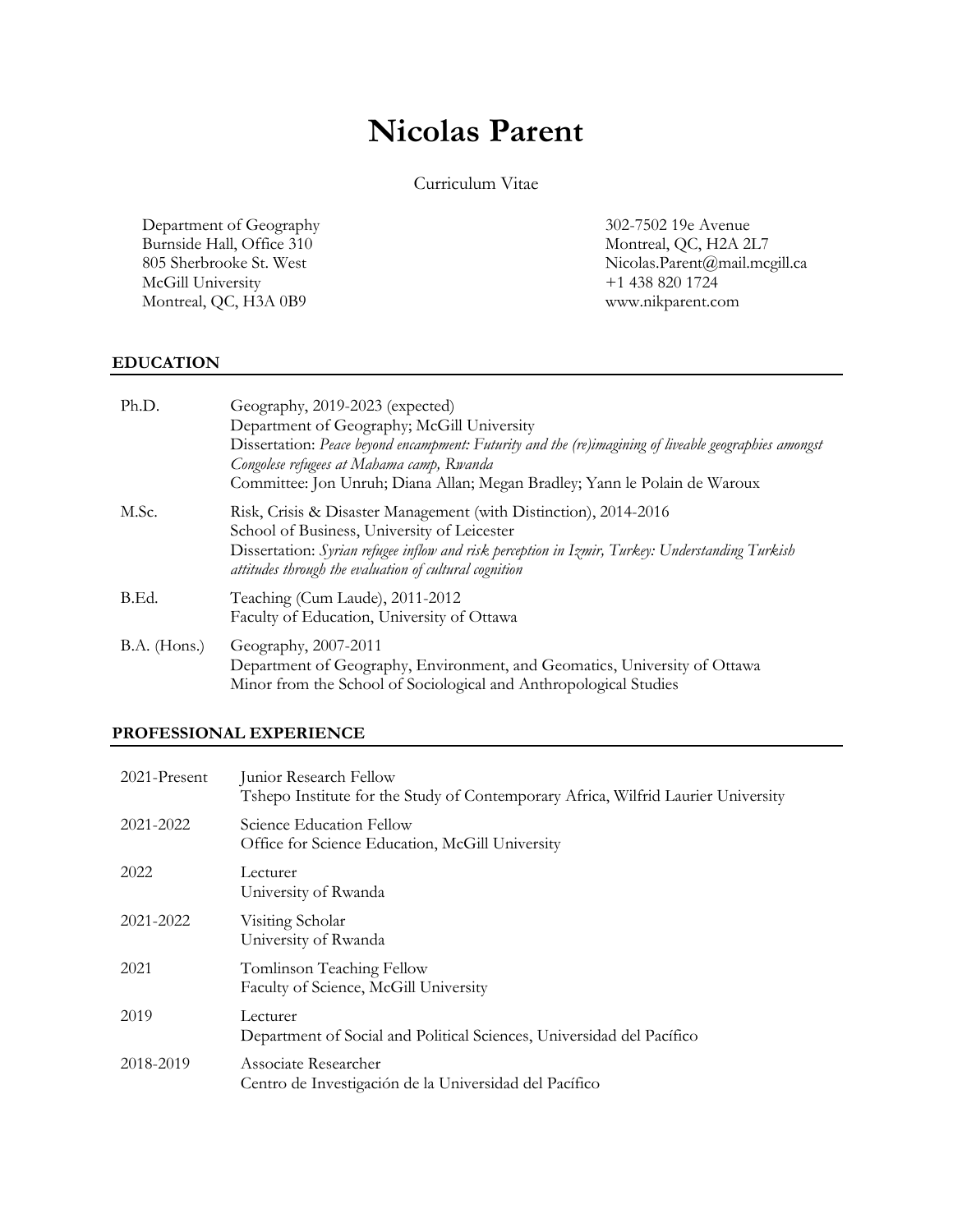### **PUBLICATIONS**

## **Peer Reviewed Journal Articles**

| in press | Commitments to Refugees and Displaced Persons in African Peace Agreements, 1990-<br>2018. The International Journal of Human Rights.                                                         |
|----------|----------------------------------------------------------------------------------------------------------------------------------------------------------------------------------------------|
| 2022     | Anti-Sedentarism and the Anthropology of Forced Migration. Suomen Antropologi: Journal of<br>the Finnish Anthropological Society, 46(2): 10-29.                                              |
| 2021     | Parent, N., Freier, L.L., Dawson, W. Lost at Sea, Saved by Allah: Religious Coping on a<br>Migrant Journey from Cape Verde to Brazil. Mental Health, Religion & Culture, 24(7): 659-<br>669. |
| 2020     | From Exile to Homeland Return: Ethnographic Mapping to Inform Peacebuilding from<br>Afar. Stability: International Journal of Security & Development, 8(1), art. 7: 1-23.                    |
| 2019     | Freier, LL., Parent, N. The Regional Response to the Venezuelan Exodus. Current History:<br>A Journal of Contemporary World Affairs, 118(805): 56-61.                                        |
| 2018     | Four Voices of Refugee Solidarity along the Balkan Route: An Exploratory Pilot Study on<br>Motivations for Mobilization. Migration Letters, 15(3): 423-436.                                  |
| 2018     | Turkish Perception of Risk vis-a-vis Syrian Refugees: An Exploratory Study of Cultural<br>Cognition in Izmir, Turkey. Journal of Identity and Migration Studies, 12(1): 2-25.                |
| 2017     | Blame Avoidance and Worldviews: Explaining the Recurrence of Socio-Cultural Disasters<br>within Aboriginal Communities in Canada. Canadian Journal of Native Studies, 37(1): 117-<br>135.    |

## **Book Chapters**

| 2022 | Moving Beyond Borders: Anarchist Political Ecology and Environmental Displacement.                 |
|------|----------------------------------------------------------------------------------------------------|
|      | In J. Mateer, S. Springer, M. Locret-Collet, M. Acker, <i>Energies Beyond the State: Anarchist</i> |
|      | Political Ecology and the Liberation of Nature, 45-66. Lanham: Rowman & Littlefield.               |

## **Conference Proceedings**

| 2022 | Displaced yesterday, hosting today: The political psychology of open door discourse in<br>Peru and Rwanda, presented at the International Association for the Study of Forced<br>Migration (IASFM) Annual Conference, 1-5 August, Santos, Brazil.                                         |
|------|-------------------------------------------------------------------------------------------------------------------------------------------------------------------------------------------------------------------------------------------------------------------------------------------|
| 2022 | Congolese Protracted Refugees and Aspirations of Return: Negotiating Memorialized<br>Territorialization and Ongoing Changes in Geographically Distant Landscapes, presented<br>at the American Association of Geographers (AAG) Annual Meeting, 5 February-1<br>March, New York City, NY. |
| 2021 | Mutual Aid Amongst Refugees: Organized Abandonment and Anarchic Places, presented<br>at the Canadian Association for Refugee and Forced Migration Studies Annual<br>Conference, 27-29 October, Regina, SK.                                                                                |
| 2021 | Hydropolitics, Middle East Security, and the Reach of the Neo-Ottoman Project in Syria,<br>presented at the International Conference on Environmental Crises in the Indian Ocean<br>World since 1800, 28-29 May.                                                                          |
| 2021 | State Self-Destruction in Refugee Spaces: Informality at the Margins, Mutual Aid, and<br>Anarchist Places, presented at the American Association of Geographers (AAG) Annual<br>Meeting, 7-11 April, Seattle, WA.                                                                         |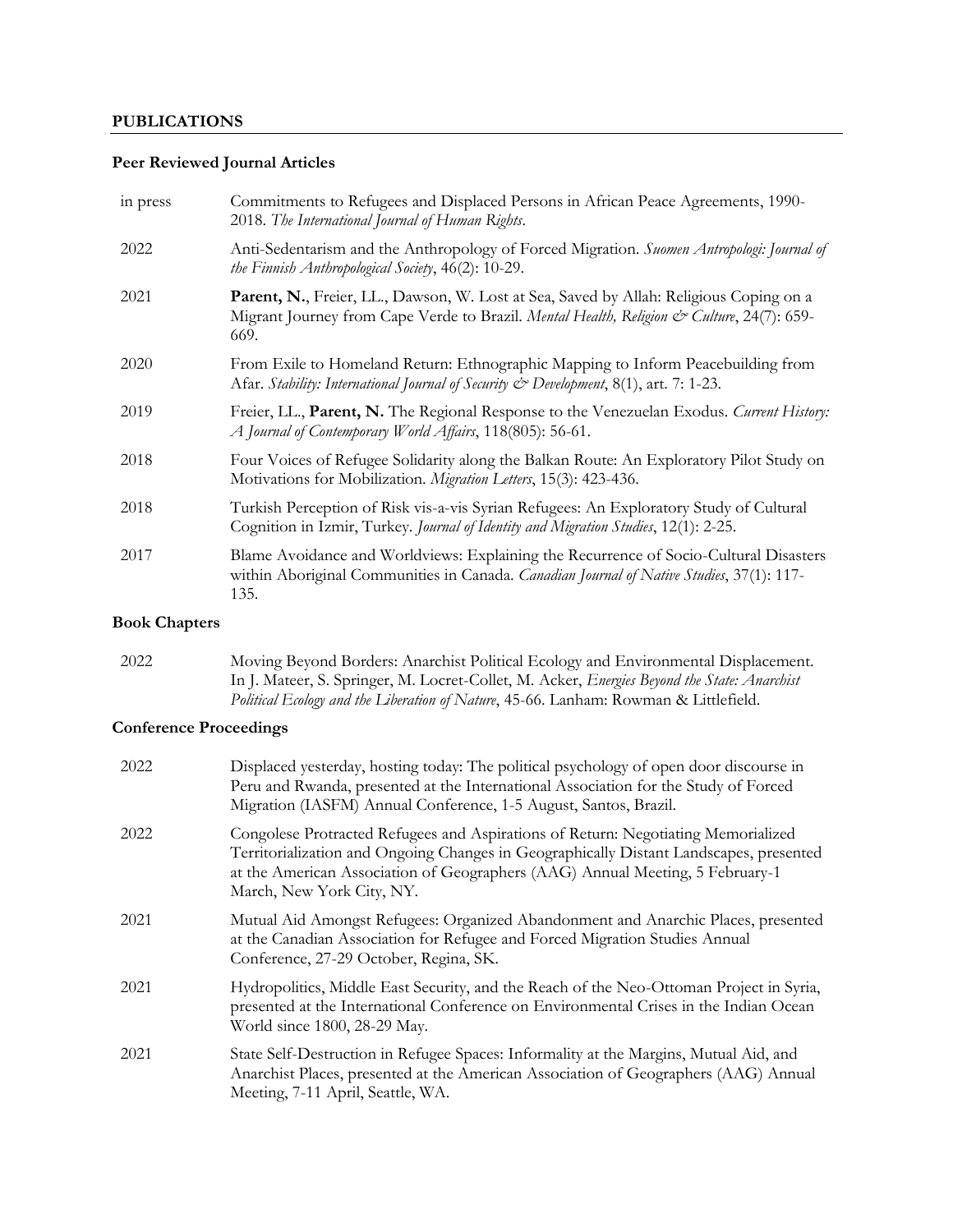| 2019         | Ethnographic Mapping for More Inclusive Environmental Mediation in Areas with High |
|--------------|------------------------------------------------------------------------------------|
|              | Levels of Return Migration, presented at the 1st International Conference on       |
|              | Environmental Peacebuilding, 23-25 October, University of California, Irvine.      |
| D. 1 D. L. . |                                                                                    |

#### **Book Reviews**

| forthcoming | The Immigrant-Food Nexus: Borders, Labor, and Identity in North America, edited by<br>Julia Agyeman, Sydney Giacalone. The Northeastern Geographer.                     |
|-------------|-------------------------------------------------------------------------------------------------------------------------------------------------------------------------|
| 2018        | Book review: Digitalization, Immigration and the Welfare State by Mårten Blix, LSE<br>Review of Books, London School of Economics and Political Science, July 18, 2018. |

#### **Manuscripts in Submission**

Of Utopia: Congolese Refugees and an Imagined Agrarian Future in Rwanda. Under review at *The Journal of Peasant Studies*.

Parent, N., Wilson-Forsberg, S., Beggar, A. The Tightrope of Transit and Containment: A Comparative Scoping Review of Literature on International Migration to Chiapas and the Canary Islands (1991-2021). Under review at *Comparative Migration Studies*.

Patel, J., **Parent, N.** Participatory Mapping for Public Health. Under review for upcoming edited volume titled *Spatial Literacy in Public Health*. Chicago: Association of College & Research Libraries.

#### **Manuscripts in Preparation**

(Re)imagining the Congo: Peace Maps and Repatriation Talk From Mahama Camp, Rwanda

Sandcastle Livelihoods: The Forced Relocation Case of Congolese Refugees in Rwanda

**Parent, N.**, Unruh, J. *Pax Ottomanica*, *Pax Aquarum*: Neo-Ottomanism, Hydropolitics, and Convergent Articulations of Hegemony.

#### **Web-Based Publications**

| 2021 | How Religion Helped African Migrants During a Risky Atlantic Crossing. The Conversation,<br>November 4. [link]                                                                                                                         |
|------|----------------------------------------------------------------------------------------------------------------------------------------------------------------------------------------------------------------------------------------|
| 2021 | Mutual Aid Amongst Refugees: Evidence from Turkey and Peru, CARFMS blog,<br>Canadian Association for Refugee and Forced Migration Studies, October 26. [link]                                                                          |
| 2019 | Freier, LL., Parent, N. A Turning Tide? Venezuelan Displacement and Migration<br>Governance in Peru, Migration Policy Centre, European University Institute, December<br>$11.$ $\lfloor \frac{\text{link}}{\text{link}} \rfloor$       |
| 2019 | Creative Methods of Dissemination in Forced Migration Research, ESPMI Discussion<br>Series, Emerging Scholars & Practitioners on Migration Issues. [link]                                                                              |
| 2018 | Parent, N., Freier, LL. The Venezuelan Exodus: Placing Latin America in the Global<br>Conversation on Migration Management, LSE Latin America and Caribbean blog,<br>London School of Economics and Political Science, July 31. [link] |
| 2018 | Freier, LL., Parent, N. A South American Migration Crisis: Venezuelan Outflows Test<br>Neighbors' Hospitality," Migration Information Source, Migration Policy Institute, July 18.<br>$[\ln k]$                                        |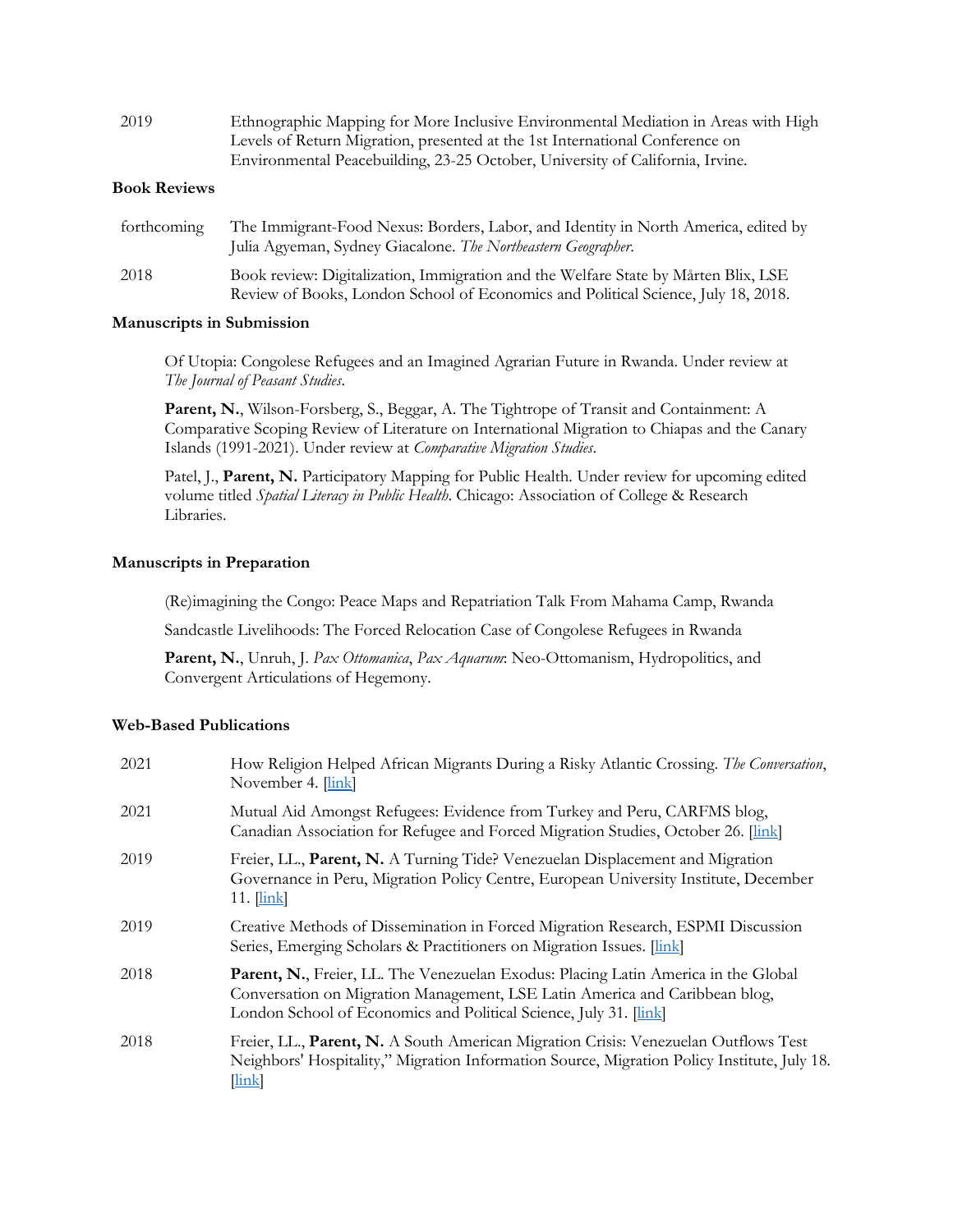| 2017 | Mahlke, H., Parent, N., Yamamoto, L. How Latin America is Responding to Venezuelan |
|------|------------------------------------------------------------------------------------|
|      | Refugees, Refugees Deeply, November 28. [link]                                     |

#### **Other Publications**

| 2021 | Hachures and Hazards of Origins. Project Synergy, no. 1 (Origins): 38-41.                                                                                                                            |
|------|------------------------------------------------------------------------------------------------------------------------------------------------------------------------------------------------------|
| 2020 | Parent, N., Sarazin, F. La liminalité et l'exil : Au-delà de l'étiquetage. Perceptions, no. 2 (Fall<br>2020): 25-29.                                                                                 |
| 2019 | Displacement, Return and Environmental Peacebuilding: Congolese Refugees and the<br>Potential of Ethnographic Research. Tvergastein Interdisciplinary Journal of the Environment, no.<br>$12:30-37.$ |
| 2017 | Observatory for Human Rights and Forced Migrants in Turkey. A Year of Impunity: A One<br>Year Visual Database of Migration-Related Human Rights Abuses, edited by Nicolas Parent.<br>Izmir: OHRFMT.  |
| 2017 | Falling Short of Protection: Peru's New Migration Scheme for Venezuelans. Forced<br>Migration Review, 56 (October): 41-42.                                                                           |
| 2016 | Refugees as Peons in Foreign Policy: Turkey, the EU and Reflections of Lasker and<br>Nimzowitsch. In/Words Magazine and Press, 15(3): 99-104.                                                        |

## **AWARDS & FUNDING**

| 2022      | International Graduate Mobility Award<br>Graduate and Postgraduate Studies, McGill University (Canada); Value: CAD\$3,000                              |
|-----------|--------------------------------------------------------------------------------------------------------------------------------------------------------|
| 2021      | 1st place, CARFMS 2021 Student Essay Contest (Law/Graduate category)<br>Canadian Association for Refugee and Forced Migration Studies; Prize: CAD\$500 |
| 2020      | Michael Smith Foreign Study Supplement<br>Social Sciences and Humanities Research Council of Canada; Value: CAD\$6,000                                 |
| 2020      | CGS to Honour Nelson Mandela<br>Social Sciences and Humanities Research Council of Canada; Honorary award                                              |
| 2020-2023 | Joseph-Armand Bombardier CGS Doctoral Scholarship<br>Social Sciences and Humanities Research Council of Canada; Value: CAD\$105,000                    |
| 2020      | Research Stipend<br>Fonds de Recherche du Québec - Société et Culture (FRQSC); Value: CAD\$1,563                                                       |
| 2019      | Travel Grant - LASA 2020 (Guadalajara, Mexico)<br>Latin America Studies Association (US); Value: USD\$500 plus conference registration                 |
| 2019      | Theo Hills Award<br>Theo Hills Memorial Fund; Value: CAD\$427.87                                                                                       |
| 2019      | <b>Event Grant</b><br>Post-Graduate Student Society, McGill University; Value: CAD\$350                                                                |
| 2019      | Rathlyn Geography Fieldwork Award<br>Department of Geography, McGill University; Vale: CAD\$8,640                                                      |
| 2019      | Project Grant<br>Andrea von Braun Stiftung (Germany); Value: EUR€7,000                                                                                 |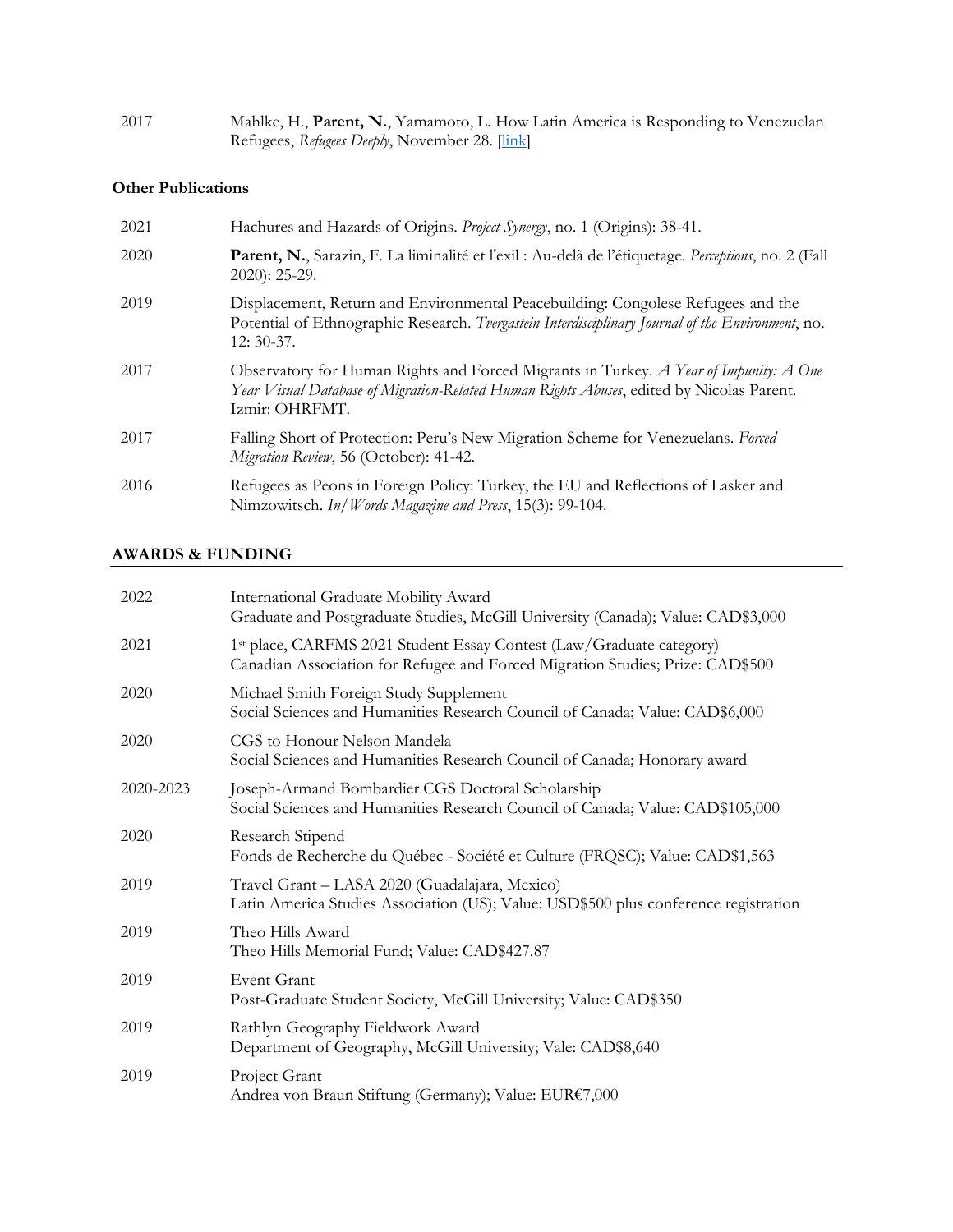| 2019 | Travel Grant – Global Conversation on Migration (Medellín, Colombia)<br>SOAS University of London (UK); Value: GBP <sub>4</sub> 500 |
|------|-------------------------------------------------------------------------------------------------------------------------------------|
| 2019 | York Graduate Fellowship (declined)<br>York University (Canada); Value: CAD\$95,564                                                 |
| 2016 | Distinction Award – Master of Science<br>University of Leicester (UK)                                                               |
| 2012 | Cum Laude Award – Bachelor of Education<br>University of Ottawa (Canada)                                                            |
| 2007 | Excellence Award<br>Millennium Scholarships Foundation (Canada); Value: CAD\$20,000 (full scholarship)                              |
| 2007 | Admission Scholarship<br>Faculty of Arts, University of Ottawa; Value: CAD\$5,000                                                   |

#### **INVITED TALKS**

| 2021 | Religious Coping on a Muslim-African Migrant Journey from Cape Verde to Brazil.<br>Introduction to Muslim Studies, Religion and Culture Program, Wilfrid Laurier University,<br>16 November. |
|------|----------------------------------------------------------------------------------------------------------------------------------------------------------------------------------------------|
| 2020 | Migration et refuge vénézuélien : Réponses politiques en Amérique Latine. Immigration,<br>intégration et diversité sur le marché du travail, Université de Montréal, 11 June.                |
| 2019 | Venezuelan Exodus: Humanitarian Crisis, Migration, and Regional Responses. Global<br>Politics of Contemporary Migration, Seattle University, 1 May.                                          |
| 2016 | Legitimization of Uncertainty: The Shaky Fate of Syrian Refugees in Turkey and Europe.<br>Centre for Refugee Studies, York University, 27 September.                                         |

#### **CONFERENCE ACTIVITY/PARTICIPATION**

#### **Panels Organized**

2020 African (trans)migration to and through Latin America. Latin American Study Association Annual Congress, Guadalajara, 13-16 May.

## **Papers Presented**

| 2022 | Protracted Congolese Refugees, Return Aspirations, and the (Re)Imagining of Congo: The<br>Mediating Effect of Imagination in the Process of Memorialized Territorialization.<br>American Association of Geographers Annual Meeting, New York City, 25 February-1<br>March. |
|------|----------------------------------------------------------------------------------------------------------------------------------------------------------------------------------------------------------------------------------------------------------------------------|
| 2021 | Mutual Aid Amongst Refugees: Organized Abandonment and Anarchic Places.<br>CARFMS21: Utopias as Practices, Canadian Association for Refugee and Forced<br>Migration Studies, Regina, 27-29 October.                                                                        |
| 2021 | Hydropolitics, Middle East Security, and the Reach of the Neo-Ottoman Project in Syria.<br>International Conference on Environmental Crisis in the Indian Ocean World since 1800,<br>Montreal, 28-29 May.                                                                  |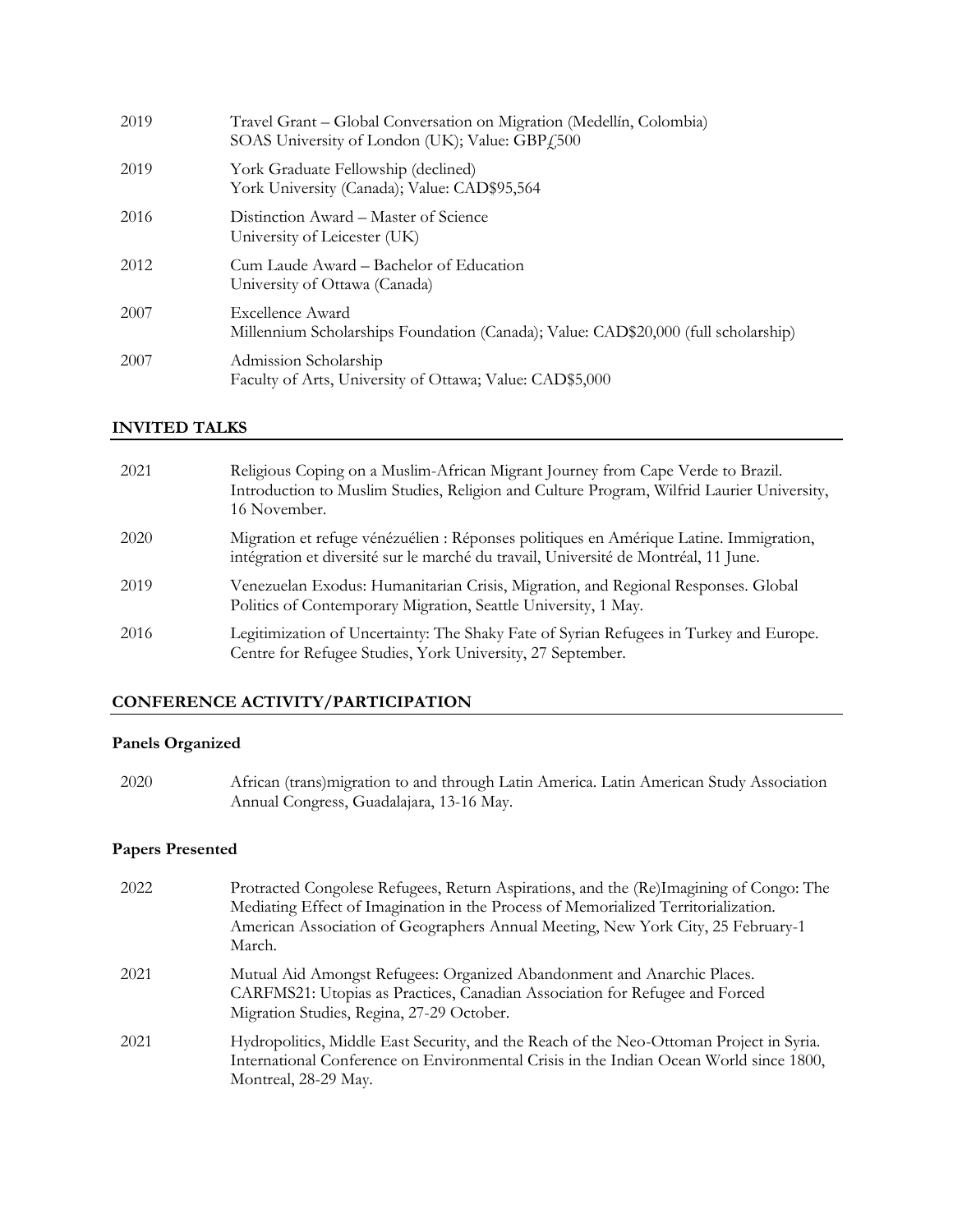| 2021 | State Self-Destruction in Refugee Spaces: Informality at the Margins, Mutual Aid, and<br>Anarchist Places. American Association of Geographers Annual Meeting, Seattle, 7-11<br>April.                                             |
|------|------------------------------------------------------------------------------------------------------------------------------------------------------------------------------------------------------------------------------------|
| 2020 | Lost at Sea but Saved by Allah: Religious Coping and African Migration to South America.<br>Latin American Study Association Annual Congress, Guadalajara, 13-16 May.                                                              |
| 2019 | Ethnographic Mapping for more Inclusive Environmental Mediation in Areas with High<br>Levels of Return Migration. 1st International Conference on Environmental<br>Peacebuilding, University of California, Irvine, 23-25 October. |
| 2019 | Lessons from Peru's Response to the Venezuelan Exodus. SOAS University of London<br>Global Migration Conversations, Museo Casa de la Memoria, Medellín, 21-22 May.                                                                 |

#### **Discussant**

2021 Themes in digital mapping. International Conference on Environmental Crisis in the Indian Ocean World since 1800, Montreal, 28-29 May.

#### **CAMPUS OR DEPARTMENTAL TALKS**

| 2021 | Strategy Sharing for Graduate Field Researchers During the Pandemic. Methods of<br>Geographical Research, Department of Geography, McGill University, 24 March.                                                            |
|------|----------------------------------------------------------------------------------------------------------------------------------------------------------------------------------------------------------------------------|
| 2021 | Racializing Migrants and Spaces of Control. Critical Geographies of Race reading group,<br>Department of Geography, McGill University, 11 March.                                                                           |
| 2020 | Mapping and Ethnography. Ethnographic Approaches to Development, Institute for the<br>Study of International Development, McGill University, 11 February.                                                                  |
| 2020 | Congolese Displacement, Encampment, and Repatriation. McGill Refugee Research<br>Group, 26 November.                                                                                                                       |
| 2020 | Social-Cultural Hierarchies, States of Exception, and Liminality: Drawing Examples from<br>Migration in the Global South. Cities in the Modern World, Geography and Urban Studies<br>Program, McGill University, 26 March. |

#### **TEACHING EXPERIENCE**

#### **University of Rwanda**

Seminar in Qualitative Research Methods (graduate), Instructor, Winter 2022

#### **McGill University**

Course Design (graduate), Instructor, Winter 2021

Graduate Teaching (graduate), Instructor, Winter 2021

Geography of Development (undergraduate), Teaching Assistant, Fall 2020

Global Environmental Challenges in Development (undergraduate), Teaching Assistant, Winter 2020

Political Geography (undergraduate), Teaching Assistant, Fall 2019

Disaster and Development (undergraduate), Teaching Assistant, Fall 2019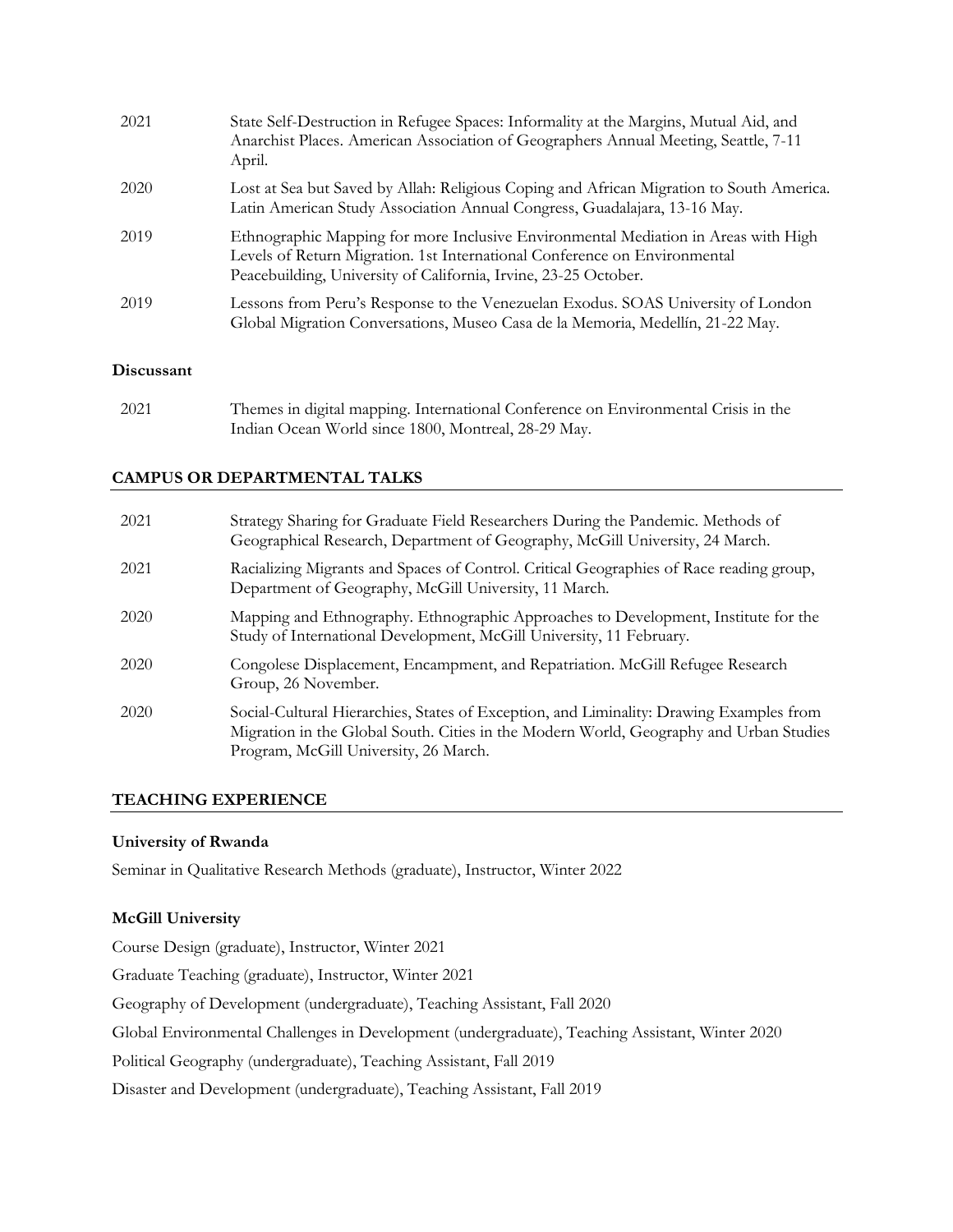#### **Université de Montréal**

Immigration, intégration et diversité sur le marché du travail (graduate), Invited Faculty, Summer 2020

#### **Universidad del Pacífico**

Migration and Development (undergraduate), Instructor, Spring 2019

#### **Newton College**

IB DP Geography (upper secondary), Teacher, 2017-2019 (5 terms)

IB DP Environmental Systems and Societies (upper secondary), Teacher, 2018-2019 (3 terms)

#### **MEF International School**

A/AS Geography (upper secondary), Teacher, 2012-2016 (8 terms)

#### **Government of Canada, Official Languages Division**

Introduction to Sociology (adult learning), Instructor, Fall 2012

#### **RESEARCH EXPERIENCE**

| 2021-Present    | Tshepo Institute for the Study of Contemporary Africa, Wilfrid Laurier University<br>Junior Research Fellow for 'Life in unintended destinations: Stories of sub-Saharan<br>African migrants in Morocco and Mexico,' funded by the Social Sciences and Humanities<br>Research Council.                        |
|-----------------|---------------------------------------------------------------------------------------------------------------------------------------------------------------------------------------------------------------------------------------------------------------------------------------------------------------|
| $2021$ -Present | University of Manitoba<br>Research Assistant for 'COVID-19's differential impact on the mental and emotional<br>health of Indigenous Peoples and Newcomers: A socioeconomic analysis of Canada, US<br>and Mexico,' funded by the Canadian Institutes of Health Research.                                      |
| 2019-Present    | Indian Ocean World Centre, McGill University<br>Research Assistant (Middle East team) for 'Appraising risk, past and present: Interrogating<br>historical data to enhance understanding of environmental crises in the Indian Ocean<br>World,' funded by the Social Sciences and Humanities Research Council. |
| 2021-2022       | University of Rwanda<br>Visiting Scholar conducting fieldwork at Mahama camp, funded by the Social Sciences and<br>Humanities Research Council and McGill University Graduate and Postdoctoral Studies.                                                                                                       |
| 2018-2019       | Centro de Investigación de la Universidad del Pacífico<br>Associate Researcher working on various projects related to the Venezuelan exodus and<br>policy responses across Latin America.                                                                                                                     |
| 2016-2017       | Observatory for Human Rights and Forced Migrants in Turkey<br>Researcher for a mapping project on xenophobia, violence, and issues of forced migrants'<br>human rights in Turkey.                                                                                                                             |
|                 |                                                                                                                                                                                                                                                                                                               |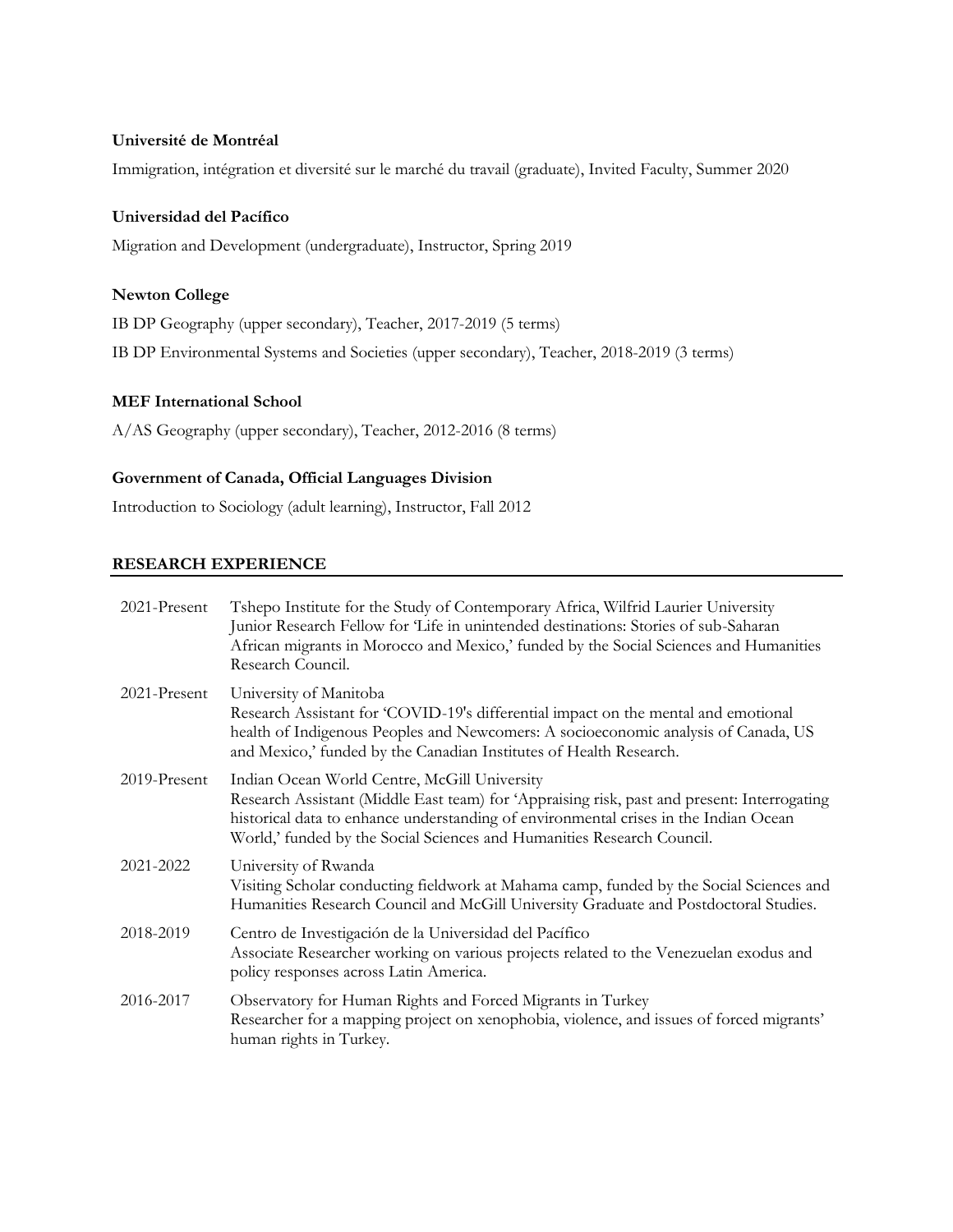#### **SERVICE**

## **Departmental/University Service**

| 2021-Present | <b>Equity Co-Chair</b>                                                      |
|--------------|-----------------------------------------------------------------------------|
|              | Executive Committee, Geography Graduate Society, McGill University          |
| 2019-Present | <b>Graduate Mentor</b>                                                      |
|              | Geography Mentorship Program, McGill University                             |
| 2020-2021    | <b>Racial Geographies Steering Committee</b>                                |
|              | Equity Committee, Geography Graduate Society, McGill University             |
| 2020-2021    | <b>AGSEM Representative</b>                                                 |
|              | Geography Graduate Society, McGill university                               |
| 2019-2020    | <b>Graduate Society Representative</b>                                      |
|              | Undergraduate Affairs Committee, Department of Geography, McGill University |

## **Service to the Profession**

| 2019-Present | Co-Editor, H-Migration                                   |
|--------------|----------------------------------------------------------|
|              | Humanities and Social Sciences Online (H-Net)            |
| 2021         | <b>External Examiner, Oral Defense Committee</b>         |
|              | Global Challenges Faculty, African Leadership University |
| 2021         | <b>Graduate Mentor</b>                                   |
|              | <b>SALTISE Annual Conference</b>                         |
| 2018-2020    | Co-Editor, Rights in Exile                               |
|              | International Refugee Rights Initiative                  |
| 2010-2012    | Coordinator, Volunteer Engagement                        |
|              | Student Federation of the University of Ottawa           |
| 2009-2010    | President                                                |
|              | Geography Student Association, University of Ottawa      |
| 2008-2009    | V.P. Communications                                      |
|              | Geography Student Association, University of Ottawa      |

## **Community Involvement/Outreach**

| $2020$ -Present | <b>Board of Directors</b>                              |
|-----------------|--------------------------------------------------------|
|                 | The Refugee Centre                                     |
| 2020-2021       | Co-Founder                                             |
|                 | Hijrah Crítica                                         |
| 2018            | <b>Global Mentor, Teachers for Teachers Initiative</b> |
|                 | Columbia University                                    |
| 2015-2016       | Founder and Coordinator, Praxis Initiative             |
|                 | Association for Solidarity with Refugees (Mülteci-Der) |
| 2010            | Deckhand and Educator                                  |
|                 | Kalmar Nyckel Foundation                               |
| 2009            | <b>Psychosocial Support Worker</b>                     |
|                 | Caserne Samba Diery Dielo, Senegal                     |
| 2008            | Deckhand and Cultural Mediator                         |
|                 | Los Angeles Maritime Institute                         |
| 2007            | <b>Coordinator, Community Youth Action</b>             |
|                 | Sierra Youth Coalition, Sierra Club of Canada          |
| 2006-2007       | <b>Executive Committee</b>                             |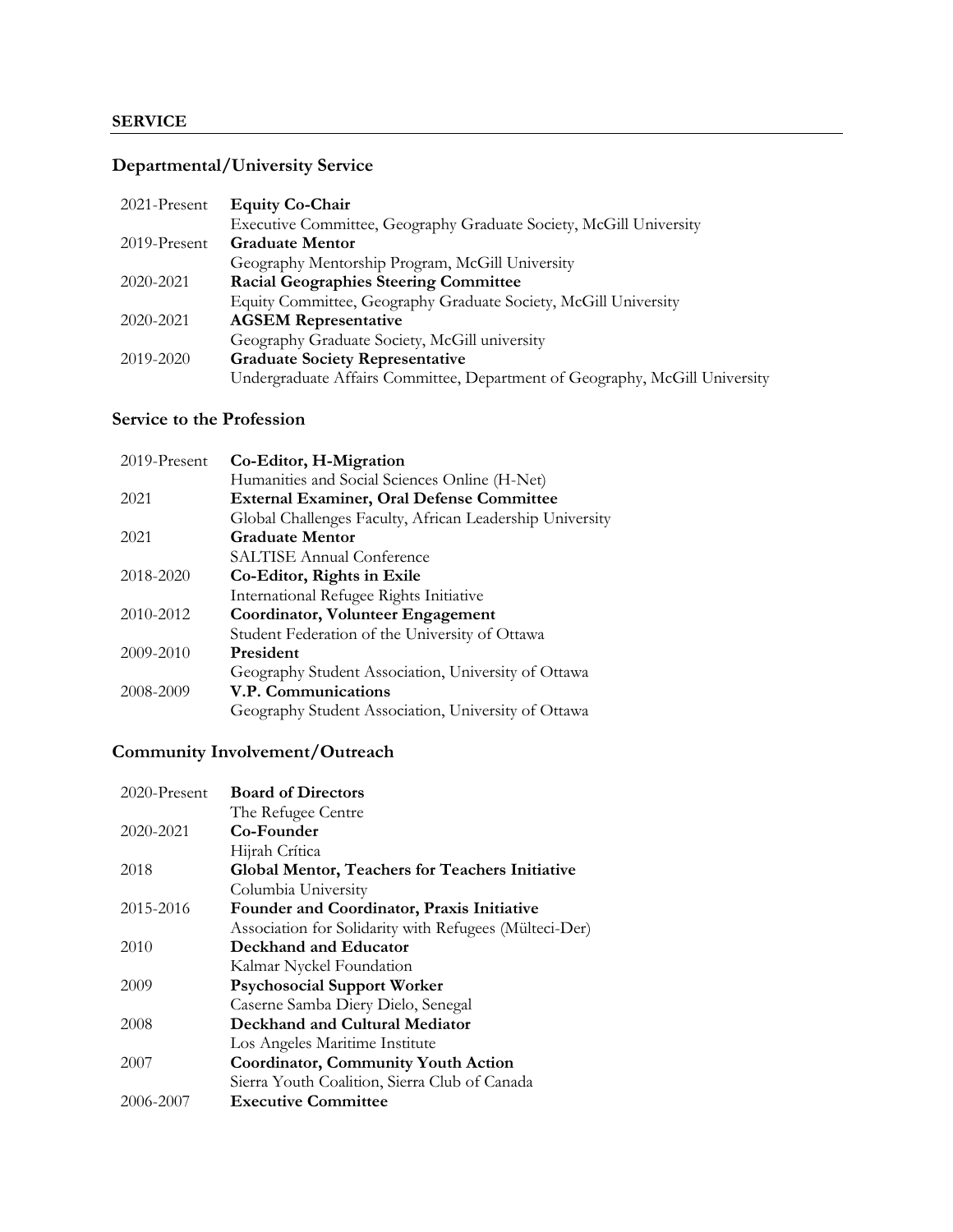Sierra Youth Coalition, Sierra Club of Canada

#### **PROFESSIONAL EXPERIENCE**

| 2018-2019 | Coordinator, Environmental Systems and Societies program<br>Newton College   |
|-----------|------------------------------------------------------------------------------|
| 2017-2019 | Teacher, Geography and Environmental Systems and Societies<br>Newton College |
| 2013-2016 | Head of Department, Humanities<br><b>MEF</b> International School            |
| 2012-2016 | Teacher, Geography and Humanities<br>MEF International School                |

#### **LANGUAGES**

English (native) French (native) Spanish (conversational) Turkish (basic)

#### **AFFILIATIONS & MEMBERSHIPS**

#### **Institutional Affiliations**

| 2021-Present    | Centre for Refugee Studies, York University (Canada)                              |
|-----------------|-----------------------------------------------------------------------------------|
|                 | Centre Affiliate and Graduate Research Fellow                                     |
| 2021-Present    | Refugee Law Initiative, University of London (UK)                                 |
|                 | Research Affiliate                                                                |
| 2021-Present    | Tshepo Institute for the Study of Contemporary Africa, Wilfrid Laurier University |
|                 | Junior Research Fellow                                                            |
| $2019$ -Present | Indian Ocean World Centre, McGill University (Canada)                             |
|                 | Doctoral Affiliate                                                                |
| $2019$ -Present | McGill Refugee Research Group (Canada)                                            |
|                 | Graduate Member                                                                   |
| $2019$ -Present | Department of Geography, McGill University (Canada)                               |
|                 | Doctoral Researcher                                                               |
| 2021-2022       | University of Rwanda (Rwanda)                                                     |
|                 | Visiting Scholar                                                                  |
| 2018-2019       | Centro de Investigación de la Universidad del Pacífico (Peru)                     |
|                 | Associate Researcher                                                              |

## **Memberships**

| 2021-Present African Studies Association                                 |
|--------------------------------------------------------------------------|
| 2020-Present International Association for the Study of Forced Migration |
| 2020-Present Canadian Association for the Study of Forced Migration      |